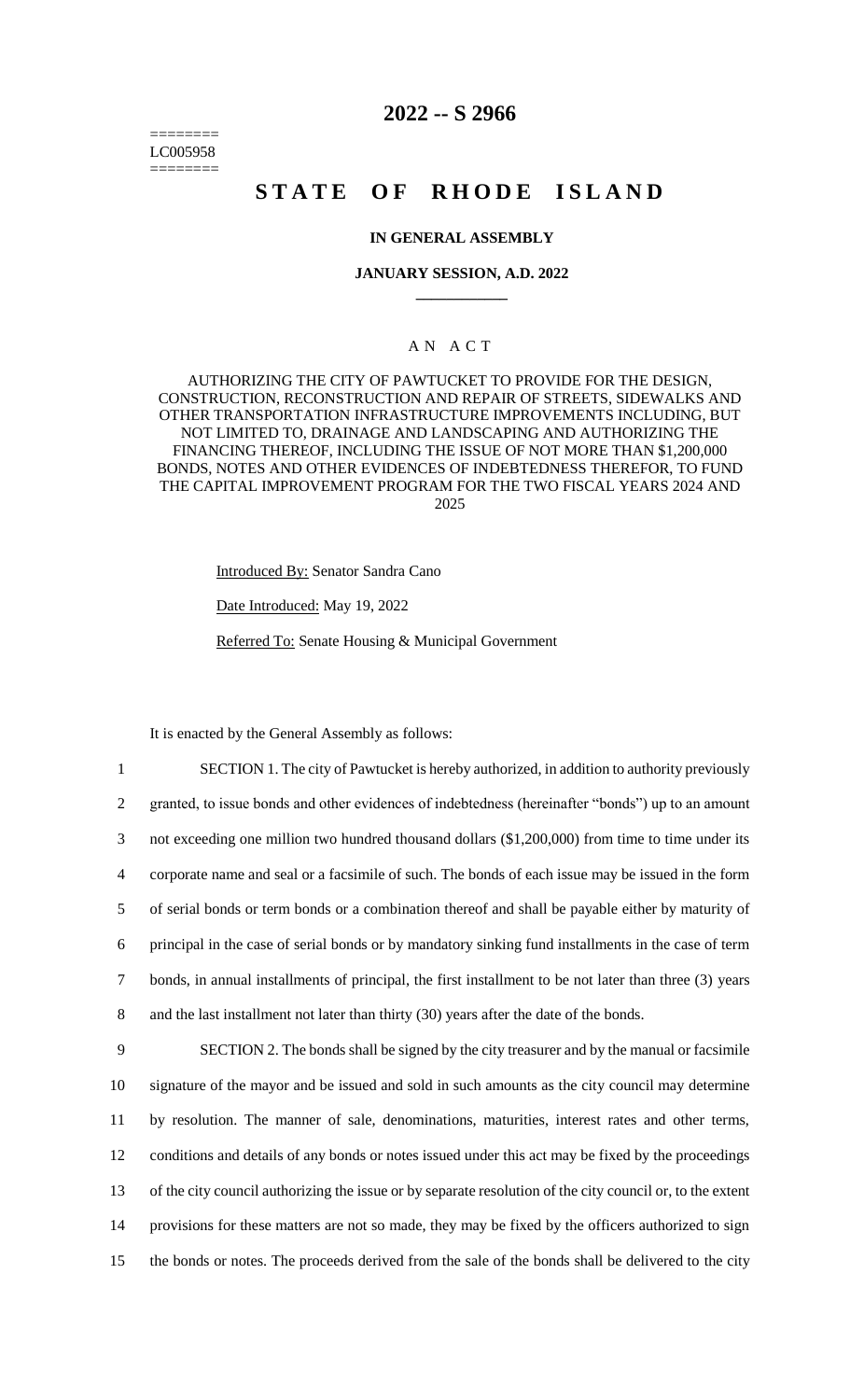treasurer, and such proceeds, exclusive of premiums and accrued interest, shall be expended: (1) For the design, construction, reconstruction and repair of streets and sidewalks including, but not limited to, drainage and landscaping and all costs related thereto (the "project"); (2) In payment of the principal of or interest on temporary notes issued under section 3; (3) In repayment of advances 5 under section 4; (4) In payment of related costs of issuance of any bonds or notes; and/or (5) In payment of capitalized interest during construction of the project. No purchaser of any bonds or notes under this act shall be in any way responsible for the proper application of the proceeds derived from the sale thereof. The proceeds of bonds or notes issued under this act, any applicable federal or state assistance and the other monies referred to in sections 6 and 9 shall be deemed appropriated for the purposes of this act without further action than that required by this act.

 SECTION 3. The city council may by resolution authorize the issuance from time to time of interest bearing or discounted notes in anticipation of the issue of bonds under section 2 or in anticipation of the receipt of federal or state aid for the purposes of this act. The amount of original notes issued in anticipation of bonds may not exceed the amount of bonds which may be issued under this act and the amount of original notes issued in anticipation of federal or state aid may not exceed the amount of available federal or state aid as estimated by the city treasurer. Temporary notes issued hereunder shall be signed by the manual or facsimile signatures of the city treasurer and the mayor and shall be payable within five (5) years from their respective dates, but the principal of and interest on notes issued for a shorter period may be renewed or paid from time to time by the issue of other notes hereunder; provided the period from the date of an original note to the maturity of any note issued to renew or pay the same debt or the interest thereon shall not exceed five (5) years. Any temporary notes in anticipation of bonds issued under this section may be refunded prior to the maturity of the notes by the issuance of additional temporary notes; provided that, no such refunding shall result in any amount of such temporary notes outstanding at any one time in excess of two hundred percent (200%) of the amount of bonds which may be issued under 26 this act; and provided, further, that if the issuance of any such refunding notes results in any amount of such temporary notes outstanding at any one time in excess of the amount of bonds which may be issued under this act, the proceeds of such refunding notes shall be deposited in a separate fund established with the bank which is paying agent for the notes being refunded. Pending their use to pay the notes being refunded, monies in the fund shall be invested for the benefit of the city by the paying agent at the direction of the city treasurer in any investment permitted under section 5. The monies in the fund and any investments held as a part of the fund shall be held in trust and shall be applied by the paying agent solely to the payment or prepayment of the principal of and interest on the notes being refunded. Upon payment of all principal of and interest on the notes, any excess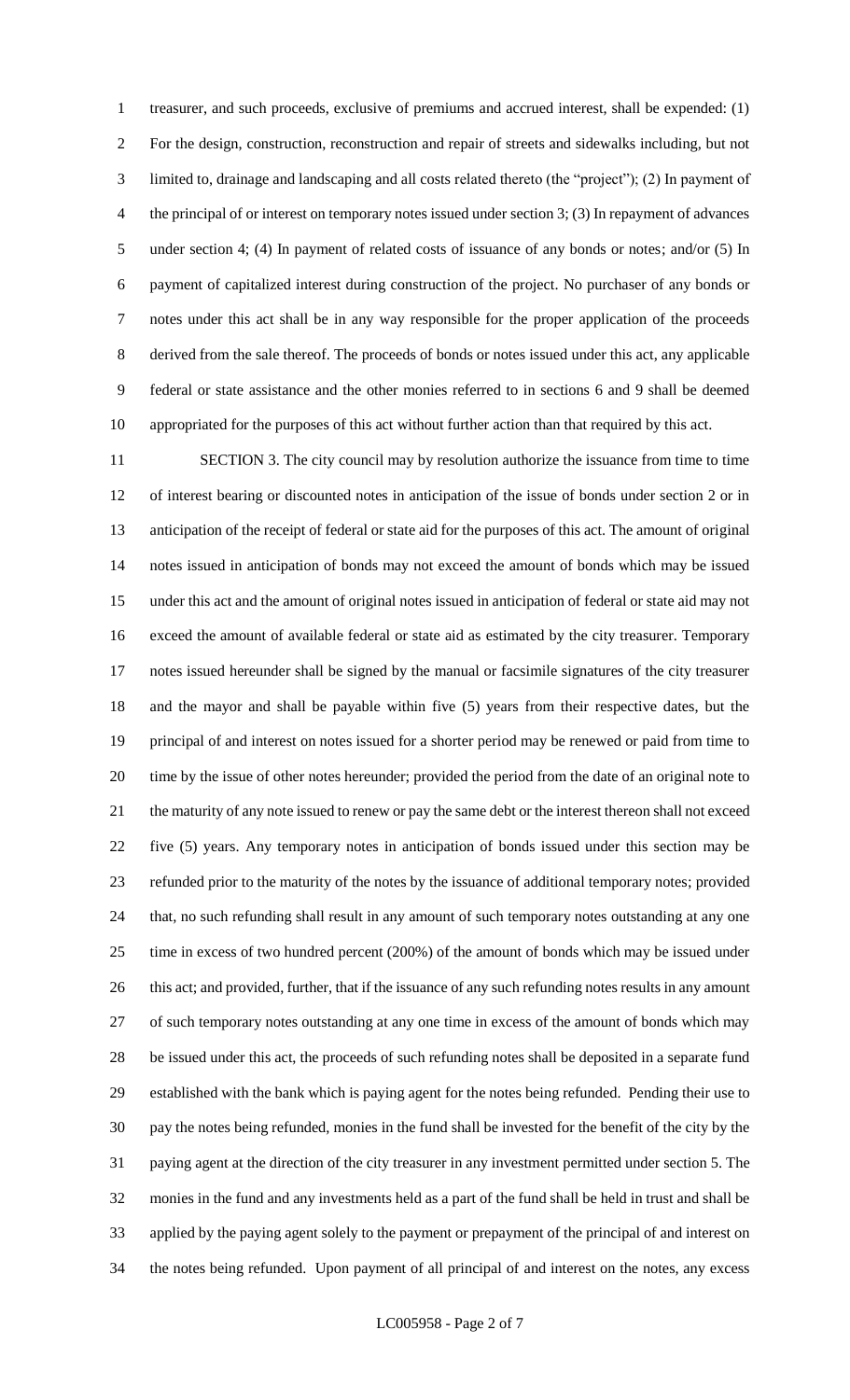monies in the fund shall be distributed to the city. The city may pay the principal of and interest on notes in full from other than the issuance of refunding notes prior to the issuance of bonds pursuant to section 1 hereof. In such case, the city's authority to issue bonds or notes in anticipation of bonds under this act shall continue provided that: (1) The city council passes a resolution evidencing the city's intent to pay off the notes without extinguishing the authority to issue bonds or notes; and (2) That the period from the date of an original note to the maturity date of any other note shall not exceed five (5) years. Section 5-106 of the city charter shall not apply to the issue of notes in anticipation of bonds.

 SECTION 4. Pending any authorization or issue of bonds hereunder or pending or in lieu of any authorization or issue of notes hereunder, the city treasurer, with the approval of the city council may, to the extent that bonds or notes may be issued hereunder, apply funds in the general treasury of the city to the purposes specified in section 2, such advances to be repaid without interest from the proceeds of bonds or notes subsequently issued or from the proceeds of applicable federal or state assistance or from other available funds.

 SECTION 5. Any proceeds of bonds or notes issued hereunder or of any applicable federal or state assistance, pending their expenditure may be deposited or invested by the city treasurer, in demand deposits, time deposits or savings deposits in banks which are members of the Federal Deposit Insurance Corporation or in obligations issued or guaranteed by the United States of America or by any agency or instrumentality thereof or as may be provided in any other applicable law of the State of Rhode Island or resolution of the city council or pursuant to an investment policy of the city.

 SECTION 6. Any accrued interest received upon the sale of bonds or notes hereunder shall be applied to the payment of the first interest due thereon. Any premiums arising from the sale of bonds or notes hereunder and, to the extent permitted by applicable federal laws, any net earnings or profits realized from the deposit or investment of funds hereunder shall, in the discretion of the city treasurer, be applied to the cost of preparing, issuing, and marketing bonds or notes hereunder to the extent not otherwise provided, to the payment of the cost of the project, to the payment of the principal of or interest on bonds or notes issued hereunder, to the revenues of the city and dealt with as part of the revenues of the city from property taxes to the extent permitted by federal law, or to any one or more of the foregoing. The cost of preparing, issuing, and marketing bonds or notes hereunder may also, in the discretion of the city treasurer, be met from bond or note proceeds exclusive of premium and accrued interest or from other monies available therefor. Any balance of bond or note proceeds remaining after payment of the cost of the projects and the cost of preparing, issuing and marketing bonds or notes hereunder shall be applied to the payment of the principal of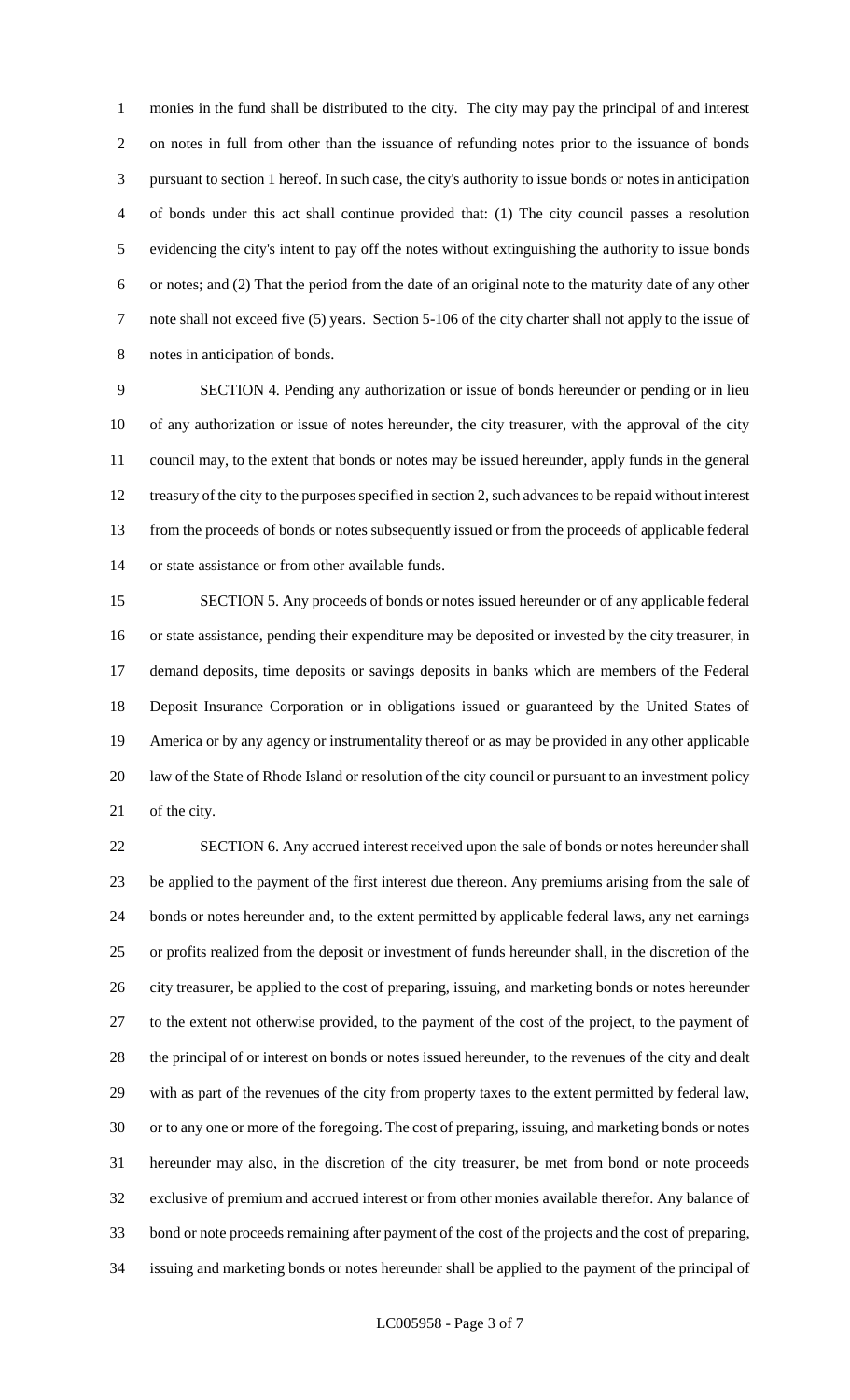or interest on bonds or notes issued hereunder. To the extent permitted by applicable federal laws, any earnings or net profit realized from the deposit or investment of funds hereunder may, upon receipt, be added to and dealt with as part of the revenues of the city from property taxes. In exercising any discretion under this section, the city treasurer shall be governed by any instructions adopted by resolution of the city council. Any balance of bond or note proceeds remaining after completion of the project shall be subject to section 5-109 of the city charter.

 SECTION 7. All bonds and notes issued under this act and the debt evidenced hereby shall be obligatory on the city in the same manner and to the same extent as other debts lawfully contracted by it and shall be excepted from the operation of § 45-12-2 and any provision of the city charter. No such obligation shall at any time be included in the debt of the city for the purpose of ascertaining its borrowing capacity. The city shall annually appropriate a sum sufficient to pay the principal and interest coming due within the year on bonds and notes issued hereunder to the extent that monies therefor are not otherwise provided. If such sum is not appropriated, it shall nevertheless be added to the annual tax levy. In order to provide such sum in each year and notwithstanding any provisions of law to the contrary, all taxable property in the city shall be subject to ad valorem taxation by the city without limitation as to rate or amount.

 SECTION 8. Any bonds or notes issued under the provisions of this act, if properly executed by the officers of the city in office on the date of execution, shall be valid and binding according to their terms notwithstanding that before the delivery thereof and payment therefor any or all of such officers shall for any reason have ceased to hold office.

 SECTION 9. The city, acting by resolution of its city council is authorized to apply for, contract for and expend any federal or state advances or other grants of assistance which may be available for the purposes of this act, and any such expenditures may be in addition to other monies provided in this act. To the extent of any inconsistency between any law of this state and any applicable federal law or regulation, the latter shall prevail. Federal and state advances, with interest where applicable, whether contracted for prior to or after the effective date of this act, may be repaid as a cost of the project under section 2.

 SECTION 10. Bonds and notes may be issued under this act without obtaining the approval of any governmental agency or the taking of any proceedings or the happening of any conditions except as specifically required by this act for such issue. In carrying out any project financed in whole or in part under this act, including where applicable the condemnation of any land or interest in land, and in the levy and collection of assessments or other charges permitted by law on account of any such project, all action shall be taken which is necessary to meet constitutional requirements whether or not such action is otherwise required by statute, but the validity of bonds and notes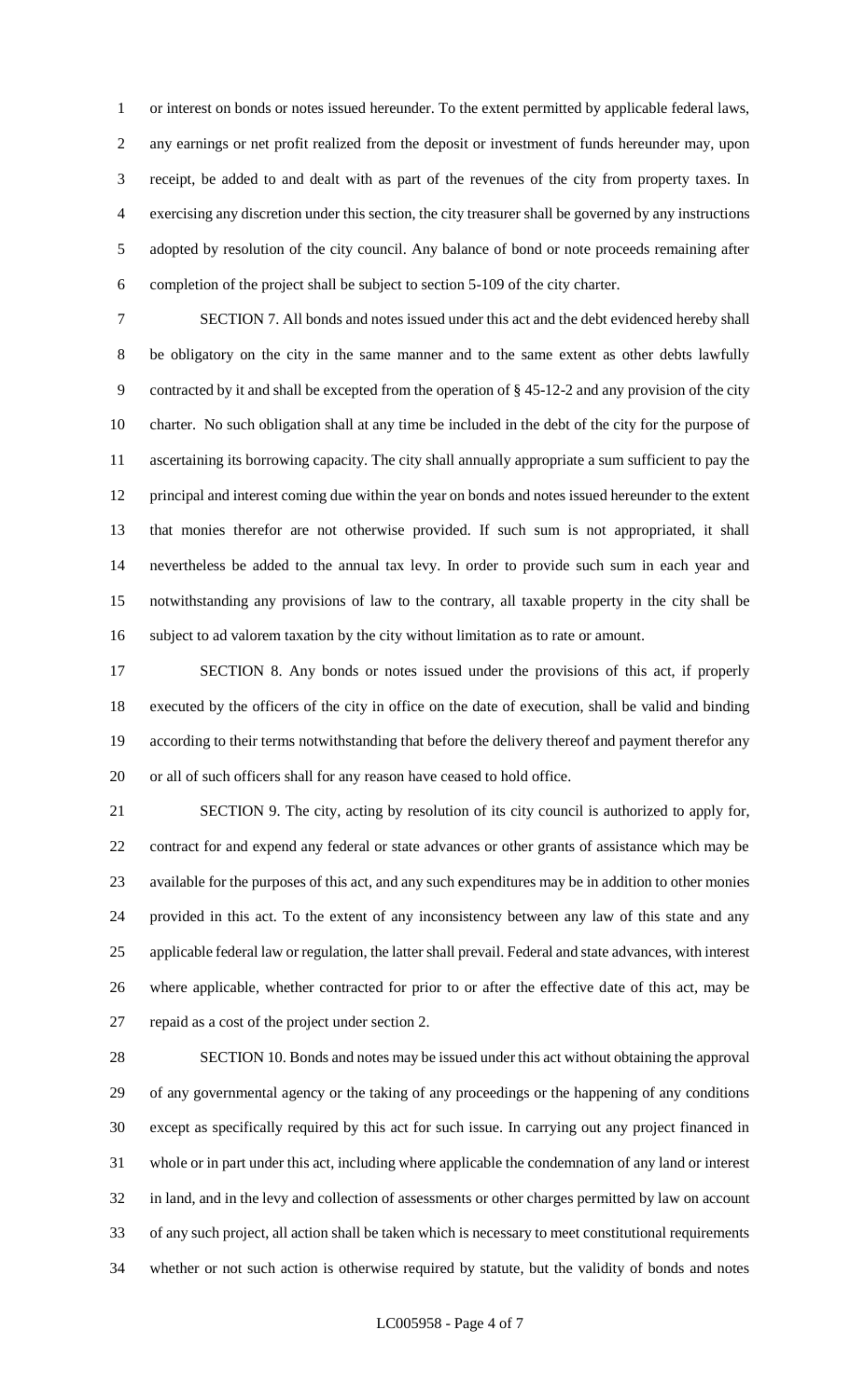issued hereunder shall in no way depend upon the validity or occurrence of such action. Without limiting the generality of the foregoing, the validity of bonds and notes issued hereunder shall in no way be affected by section 2-308 of the city charter and section 4-1602 of the city code of ordinances, and the purposes of this act shall be deemed to constitute a single project under article V of the city charter.

 SECTION 11. The city treasurer and the mayor, on behalf of the city are hereby authorized to execute such instruments, documents or other papers as either of the foregoing deem necessary or desirable to carry out the intent of this act and are also authorized to take all actions and execute all documents necessary to comply with federal tax and securities laws, which documents or agreements may have a term coextensive with the maturity of the bonds authorized hereby, including Rule 15c2-12 of the Securities and Exchange Commission (the "Rule") and to execute and deliver a continuing disclosure agreement or certificate in connection with the bonds or notes in the form as shall be deemed advisable by such officers in order to comply with the Rule.

14 SECTION 12. All or any portion of the authorized but unissued authority to issue bonds and notes under this act may be extinguished by resolution of the city council, without further action by the general assembly, seven (7) years after the effective date of this act.

17 SECTION 13. The question of the approval of this act shall be submitted to the electors of the city at the next general election but if a special city-wide election or special state election, in either case other than a primary, is called for a date earlier than the date of such general election, the mayor may direct that the question of the approval of this act be submitted at such special election. The question shall be submitted in substantially the following form: "Shall an act passed 22 at the January 2022 session of the general assembly entitled 'AN ACT AUTHORIZING THE CITY OF PAWTUCKET TO PROVIDE FOR THE DESIGN, CONSTRUCTION, RECONSTRUCTION AND REPAIR OF STREETS, SIDEWALKS AND OTHER TRANSPORTATION INFRASTRUCTURE IMPROVEMENTS INCLUDING, BUT NOT LIMITED TO DRAINAGE AND LANDSCAPING AND AUTHORIZING THE FINANCING THEREOF, INCLUDING THE ISSUE OF NOT MORE THAN \$1,200,000 BONDS, NOTES AND OTHER EVIDENCES OF INDEBTEDNESS THEREFOR, TO FUND THE CAPITAL IMPROVEMENT PROGRAM FOR THE TWO FISCAL YEARS 2024 AND 2025' be approved?" and the warning for the election shall contain the question to be submitted. From the time the election is warned and until it is held, it shall be the duty of the city clerk to keep a copy of the act available at the clerk's office for public inspection, but the validity of the election shall not be affected by this requirement. To the extent of any inconsistency between this act and the city charter or any law of special applicability to the city, this act shall prevail.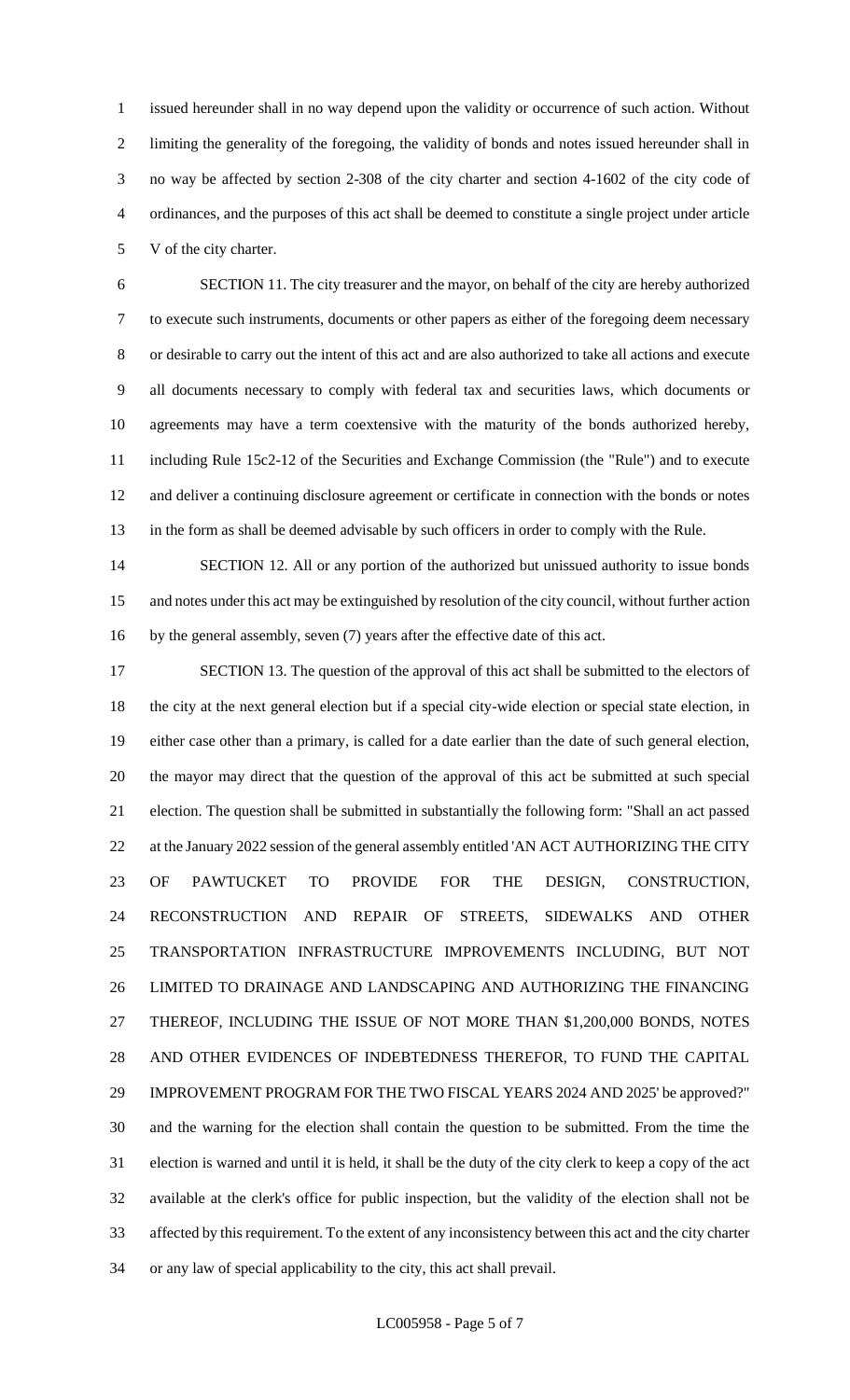- 1 SECTION 14. This section and the foregoing shall take effect upon passage. The remainder
- 2 of this act shall take effect upon the approval of this act by a majority of those voting on the question
- 3 at the election prescribed by the foregoing section.

#### $=$ LC005958 ========